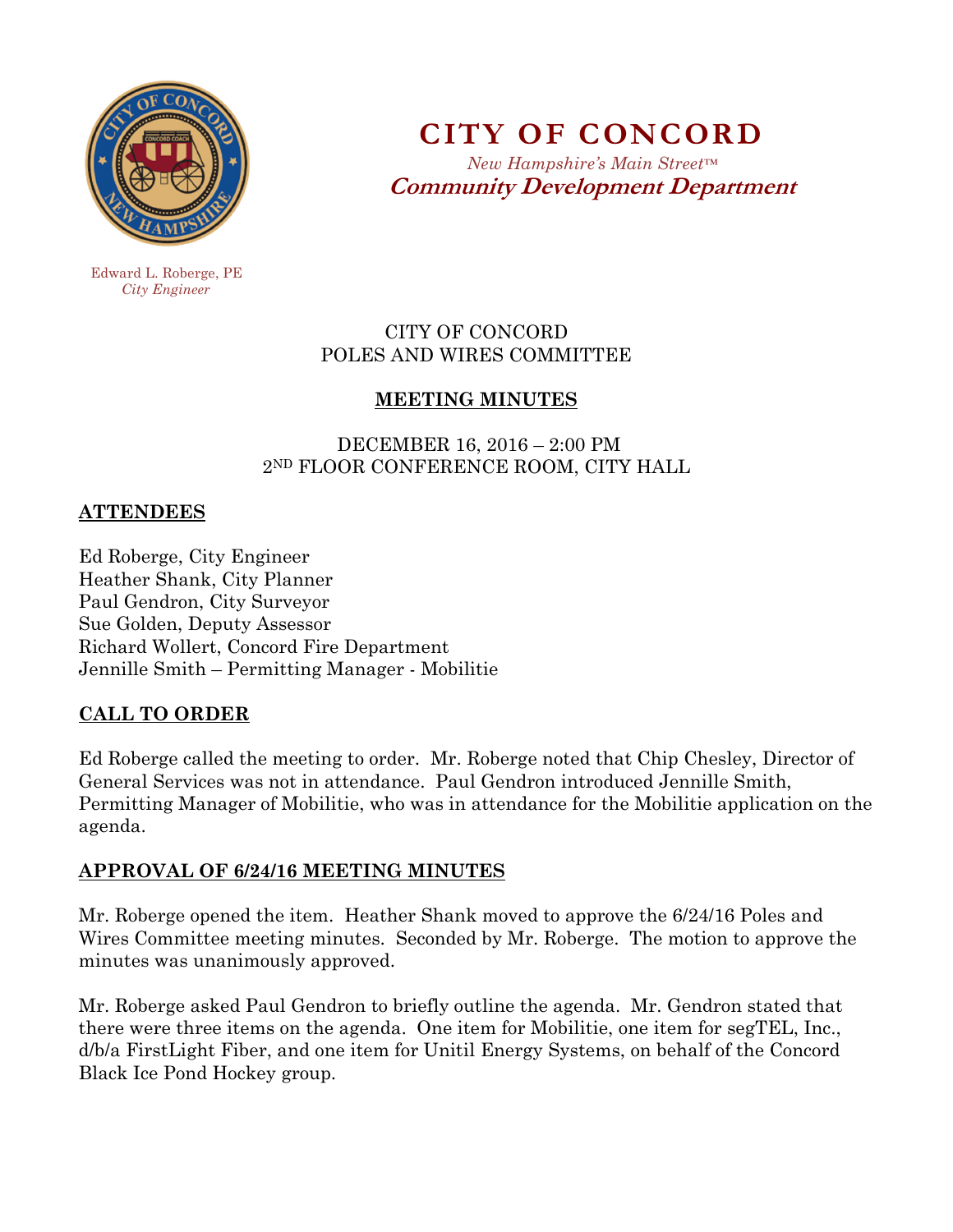# **FINAL APPLICATIONS**

1. Mobilitie, also known as NH Communications Backhaul Networks, LLC, Request for Licensure of a Utility Pole within a City Right-of-Way Loudon Road (NH Route 9)

Mr. Gendron stated that Mobilitie, also known as NH Communications Backhaul Networks, LLC, and Interstate Transport and Broadband, has submitted an application for a one hundred twenty (120') foot tall utility pole in the Loudon Road ROW just west of its intersection with NH Route 106. Mr. Roberge stated that the Committee had reviewed the application and that due to Mobilitie being a private entity and not a public utility, the Poles and Wires Committee has no authority to license the pole within the public ROW. He stated that public utilities are under the purview of this Committee. Ms. Shank stated that this type of application is more appropriate for private property under the City's zoning ordinance and planning board regulations. Mr. Gendron then distributed an email written by Ms. Shank which states the following:

As the City does not support private entities within the right of way for this type of use, an appropriate course of action for the applicant would be to find a location on private property and apply for a Conditional Use Permit from the Planning Board, in accordance with Section 28-5-23 of the Zoning Ordinance regarding Wireless Telecommunication Equipment.

Other pertinent regulations for the applicant to review and comply with include:

- Section 28-9-4 (b) of the Zoning Ordinance pertaining to Conditional Use Permits;
- Section 33.09 of the Site Plan Regulations pertaining to Wireless Communication Towers;
- Section 34 of the Site Plan regulations pertaining to Conditional Use Permits; and, in particular,
- Section 34.09 of the Site Plan Regulations pertaining to Conditional Use Permits for Wireless Communications Equipment.

Ms. Smith then stated that Mobilitie is not looking to place these poles on private property and asked whether the City would allow the poles on public property. Mr. Roberge stated that that question is not for this Committee, but should be addressed to the City Manager. Ms. Smith stated that Mobilitie is looking to work with municipalities and their goal is to put these poles close to the public ROW or on public property near the ROW, under a license agreement. She stated that their goal is to build as many as possible, and that they have hundreds of approvals across the USA, but none in New Hampshire.

Ms. Smith shared a picture on her phone of a new pole recently constructed in what she thought is Georgia. She indicated that a purpose of the pole is to increase wireless capacity by renting space to companies like Sprint, Verizon, or AT&T.

Rick Wollert asked Ms. Smith how Mobilitie works. Ms. Smith stated that Mobilitie owns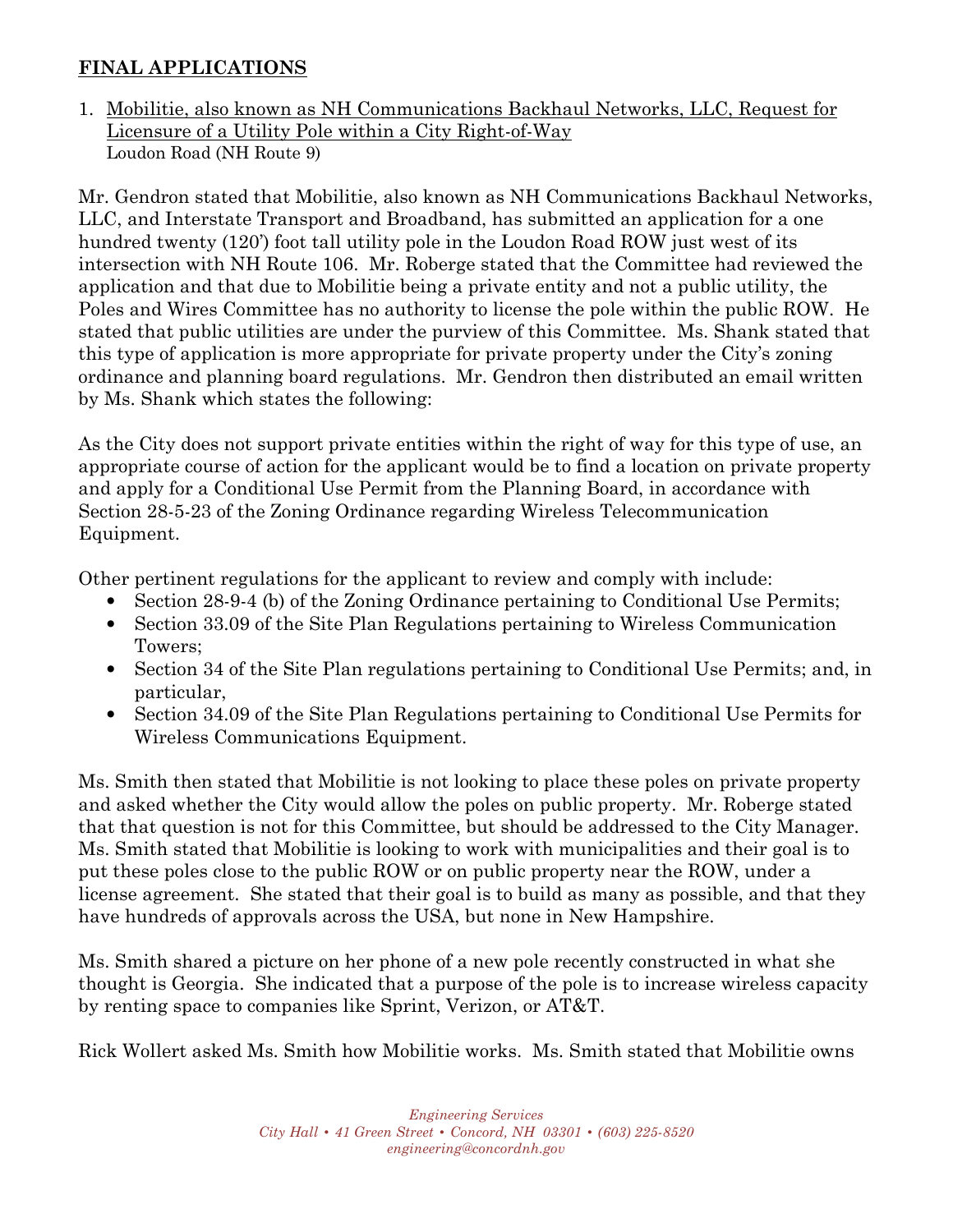the pole, that they license space from the municipality, that they lease to one, two, or three wireless carriers, and that Uber is looking to utilize the system. Mr. Wollert asked if the process is similar to a mall with stores, where one entity owns the mall and leases space to different stores. Ms. Smith agreed stating that Mobilitie leases space to carriers.

Mr. Roberge stated that the City doesn't typically lease City property to private entities. He indicated that he would reach out to Deputy City Manager Carlos Baía to get in touch with Ms. Smith. Ms. Shank stated that other private telecommunications are on private property and it would be setting a precedent if the City allowed Mobilitie on public property or within the public ROW.

Ms. Smith stated that their product is a new way of looking at utilities, particularly because of mobile applications and the new wave of utilities. She indicated that fiber backhaul gives power to the pole. She stated that these new poles will replace cell towers and utility poles.

A brief discussion ensued related to CLEC's in New Hampshire and whether this application is for a cell tower or a utility. Also discussed were FCC rules and monopolies. Ms. Shank stated that public utilities are regulated for certain reasons including cost to the consumer. Ms. Smith stated that Mobilitie wants to build the network for consumers and end users and that the carriers then service the end users. Mr. Wollert suggested that Mobilitie is not building a network, the licensees are building the network, to which Ms. Smith agreed. Ms. Smith stated that Mobilitie prefers to have their poles in the ROW, and if not in the ROW then on public property, and then on private property as a last resort. Mr. Roberge stated that this is not the jurisdiction of the Committee and that he would speak with Mr. Baía. Ms. Smith asked whether the City would enter into a franchise agreement with Mobilitie. Mr. Roberge stated that the City already has a franchise agreement with Comcast and any future discussions related to agreements would need to take place with the City's Finance Director or the City Solicitor.

Ms. Smith thanked the Committee for its time and stated that she would reach out to Mr. Baía.

#### 2. segTEL, Inc., d/b/a FirstLight Fiber, Request for Licensure of fiber within a City Rightof-Way South Spring Street

Mr. Gendron stated that this application is for fiber on South Spring Street. He indicated that segTEL / FirstLight is already installed on the west side of South Spring Street. This application is for a short section of fiber crossing the road from a pole at the corner of Marshall Street, to a pole on private property on the east side of South Spring Street at the southwest corner of the federal building property, and the entity being served by the fiber is the Fairpoint property at 12 South Street. The pole on private property has several conduits. Mr. Gendron stated that he does not know what the conduits service, whether the Federal Building, the NEA building south of the Federal Building, and / or the Fairpoint building and cell tower at 12 South Street. He stated that Kiesten Smith of FirstLight has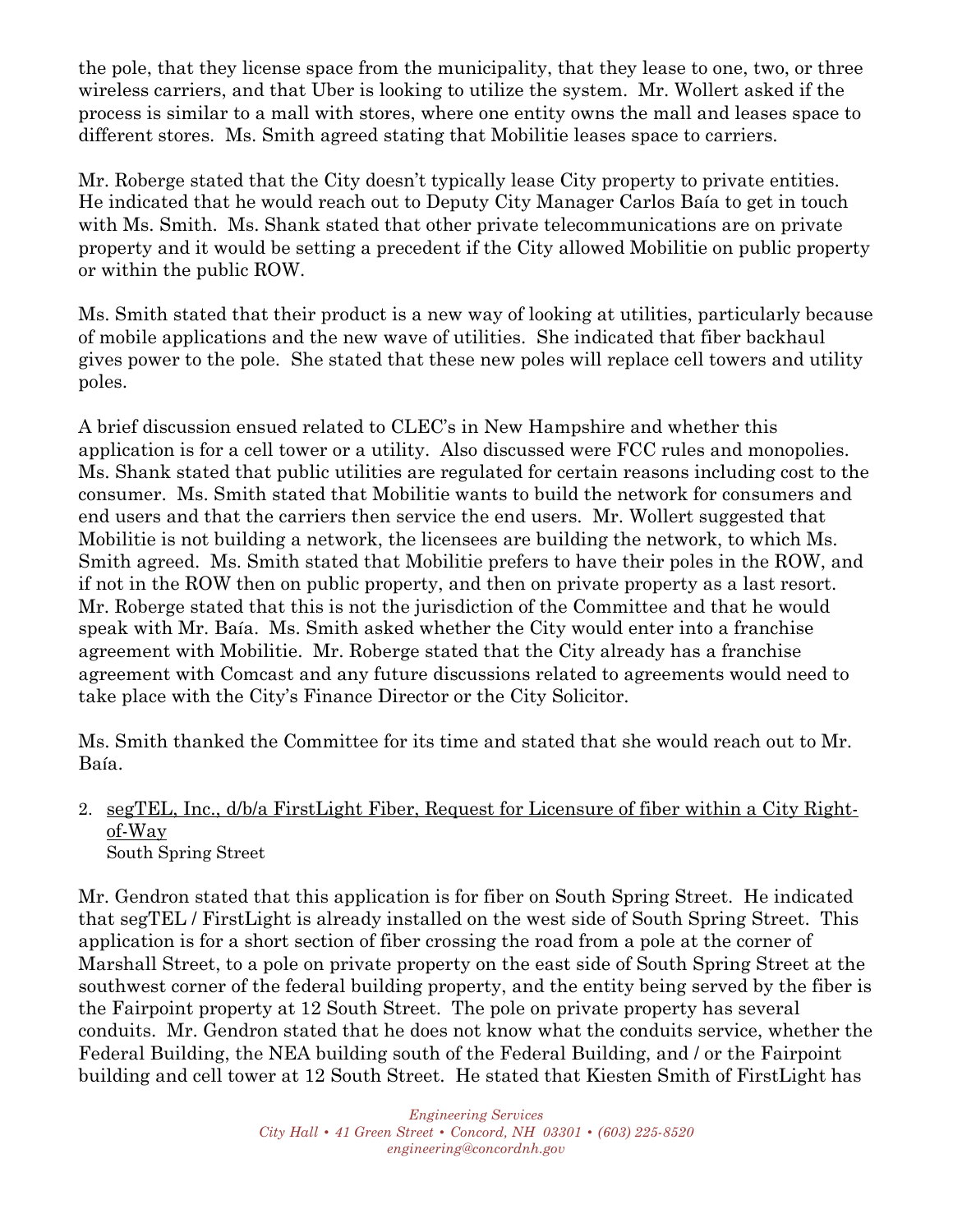indicated that they have secured the rights to cross private property to service the property at 12 South Street, but that he had not received any documentation to that effect.

A brief discussion ensued related to co-location and the purpose of getting to the Fairpoint building, entities on the cell tower, whether the Assessing Department was aware of entities other than Fairpoint on the cell tower, and issues related to taxation.

Mr. Gendron indicated that segTEL / FirstLight has secured licenses from Unitil and Fairpoint and recommended that the application be approved.

Ms. Shank made a motion to accept the recommendation. Seconded by Mr. Roberge. The license petition was approved.

#### 3. Unitil Energy Systems, Request for Licensure of conduit within a City Right-of-Way White Street

Mr. Gendron stated that this application is for an electrical riser at the southeast corner of White Park where the annual Black Ice Pond Hockey tournament is situated.

Mr. Roberge indicated that the purpose of the application is to supply power to the Black Ice concession tent and the player's tent. Currently, 2 to 3 large generators are necessary to supply power for the tents. This can be problematic when the area is wet. He also stated that it is disturbing to the residential neighbors during the morning hours when the tournament is active. He stated that he had met with Stan Balch of Unitil, Tom Snow from Tom Snow & Son Construction, and Chris Brown from Black Ice Pond Hockey.

Mr. Roberge referred to an aerial photograph of the area and explained that the original request was for an underground conduit starting at a utility pole near the exit of White Park, and then proceeding southerly to a location near the intersection of White Street and Washington Street where a riser with a receptacle bank would be situated. He stated that Unitil had reviewed this request and determined that due to the location of the nearest transformer being several utility poles north of the White Park exit, this proposal would not supply sufficient power to the proposed riser.

Mr. Roberge explained that there are two feasible options. The first option being the installation of conduit from a utility pole at the intersection of the westerly side of White Street and the northerly side of Washington Street. The second option being the placement of a utility pole at the southeast corner of White Park with power being fed from a utility pole at the intersection of the easterly side of White Street and the northerly side of Washington Street. The placement of a pole would enable the power feed to be placed directly on the pole instead of having a riser. Mr. Roberge indicated that Unitil was donating the work and materials.

A brief discussion ensued relating to whether a floodlight would be placed on the pole, whether the power and floodlight would be exclusive to the hockey tournament or whether